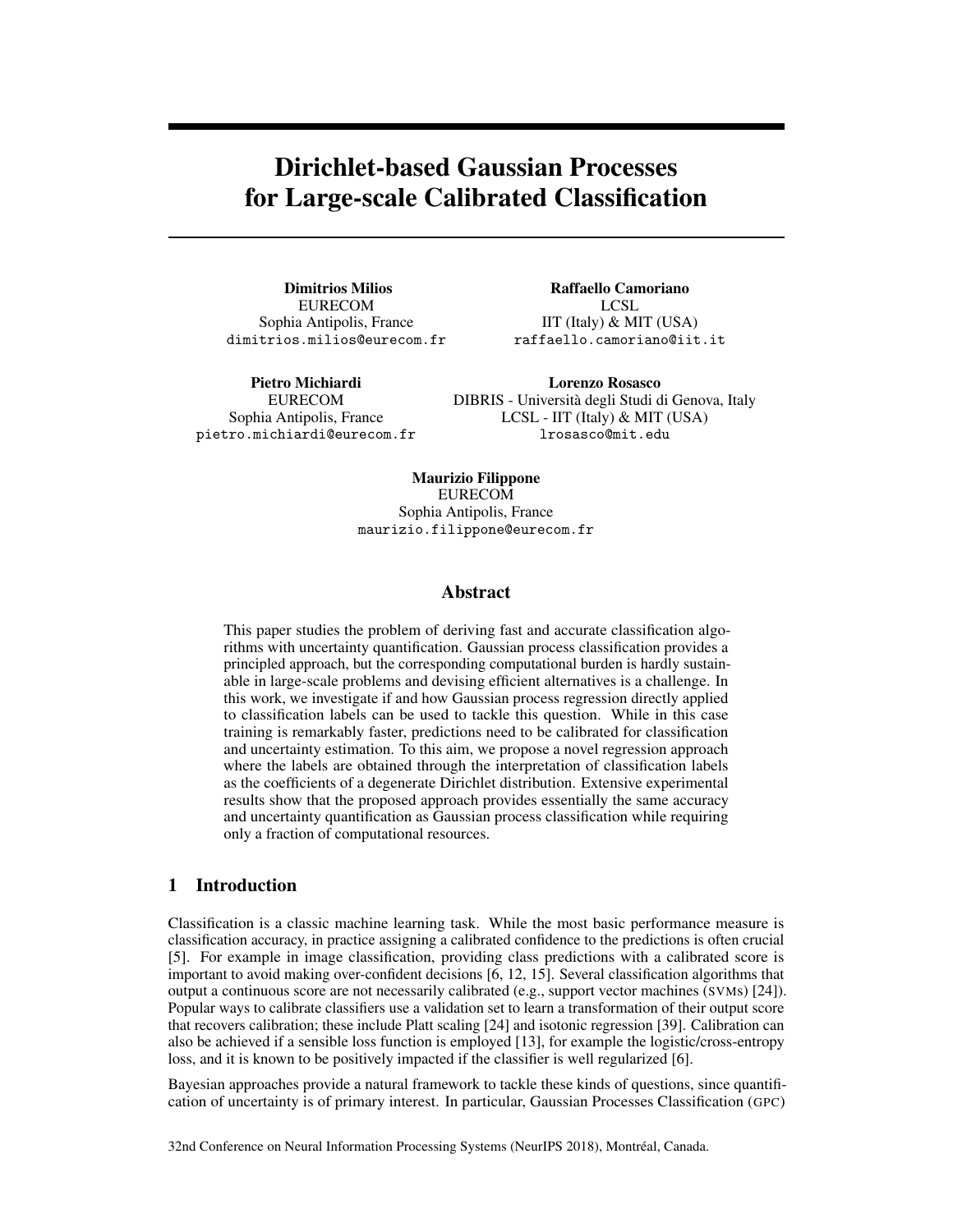[8, 25, 36] combines the flexibility of Gaussian Processes (GPs) [25] and the regularization stemming from their probabilistic nature, with the use of the correct likelihood for classification, that is Bernoulli or multinomial for binary or multi-class classification, respectively. While we are not aware of empirical studies on the calibration properties of GPC, our results confirm the intuition that GPC is actually calibrated. The most severe drawback of GPC, however, is its computational burden, making it unattractive for large-scale problems.

In this paper, we study the question of whether GPs can be made efficient to find accurate and well-calibrated classification rules. A simple idea is to use GP regression directly on classification labels. This idea is quite common in non-probabilistic approaches [27, 34] and can be grounded from a decision theoretic point of view. Indeed, the Bayes' rule minimizing the expected least-squares is the expected conditional probability, which in classification is directly related to the conditional probabilities of each class (see e.g. [3, 31]). Performing regression directly on the labels leads to fast training and excellent classification accuracies [11, 17, 29]. However, the corresponding predictions are not calibrated for uncertainty quantification.

The main contribution of our work is the proposal of a transformation of the classification labels, which turns the original problem into a regression problem without compromising on calibration. For GPs, this has the enormous advantage of bypassing the need for expensive posterior approximations, leading to a method that is as fast as a simple regression carried out on the original labels. The proposed method is based on the interpretation of the labels as the output of a Dirichlet distribution, so we name it Dirichlet-based GP classification (GPD). Through an extensive experimental validation, including large-scale classification tasks, we demonstrate that GPD is calibrated and competitive in performance with state-of-the-art  $\text{GPC}^1$ .

## 2 Related work

Calibration of classifiers: Platt scaling [24] is a popular method to calibrate the output score of classifiers, as well as isotonic regression [39]. More recently, Beta calibration [13] and temperature scaling [6] have been proposed to extend the class of possible transformations and reduce the parameterization of the transformation, respectively. It is established that binary classifiers are calibrated when they employ the logistic loss; this is a direct consequence of the fact that the appropriate model for Bernoulli distributed variables is the one associated with this loss [13]. The extension to multi-class problems yields the so-called cross-entropy loss, which corresponds to the multinomial likelihood. Not necessarily, however, the right loss makes classifiers well calibrated; recent works on calibration of convolutional neural networks for image classification show that depth negatively impacts calibration due to the introduction of a large number of parameters to optimize, and that regularization is important to recover calibration [6].

Kernel-based classification: Performing regression on classification labels is also known as leastsquares classification [27, 34]. We are not aware of works that study GP-based least-squares classification in depth; we could only find a few comments on it in [25] (Sec. 6.5). GPC is usually approached assuming a latent process, which is given a GP prior, that is transformed into a probability of class labels through a suitable squashing function [25]. Due to the non-conjugacy between the GP prior and the non-Gaussian likelihood, applying standard Bayesian inference techniques in GPC leads to analytical intractabilities, and it is necessary to resort to approximations. Standard ways to approximate computations include the Laplace Approximation [36] and Expectation Propagation (EP, [19]); see, e.g., [16, 21] for a detailed review of these methods. More recently, there have been advancements in works that extend "sparse" GP approximations [35] to classification [9] in order to deal with the issues of scalability with the number of observations through the use of mini-batch-based optimization.

# 3 Background

Consider a multi-class classification problem. Given a set of N training inputs  $X = {\mathbf{x}_1, \dots, \mathbf{x}_N}$ and their corresponding labels  $Y = \{y_1, \ldots, y_N\}$ , with one-hot encoded classes denoted by the vectors  $y_i$ , a classifier produces a predicted label  $f(x_*)$  as function of any new input  $x_*$ .

<sup>&</sup>lt;sup>1</sup> The code is available at <https://github.com/dmilios/dirichletGPC>.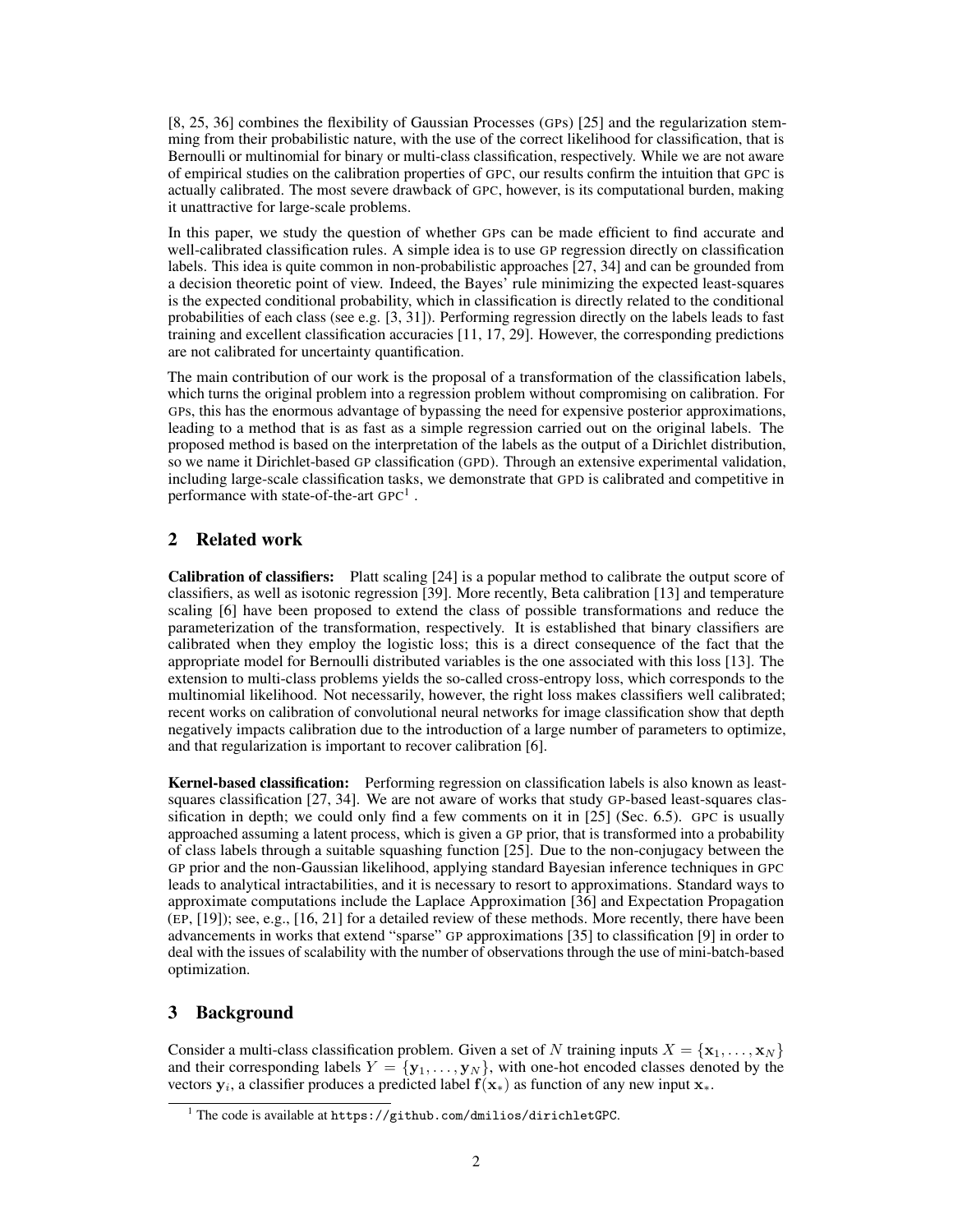In the literature, calibration is assessed through the *Expected Calibration Error* (ECE) [6], which is the average of the absolute difference between accuracy and confidence:

$$
ECE = \sum_{m=1}^{M} \frac{|X_m|}{|X_*|} |\text{acc}(\mathbf{f}(X_m), Y_m) - \text{conf}(\mathbf{f}, X_m)|,
$$
 (1)

where the test set  $X_*$  is divided into disjoint subsets  $\{X_1, \ldots, X_M\}$ , each corresponding to a given level of confidence conf $(f, X_m)$  predicted by the classifier f, while  $\operatorname{acc}(f(X_m), Y_m)$  is the classification accuracy of  $f$  measured on the  $m$ -th subset. Other metrics used in this work to characterize the quality of a classifier are the *error rate* on the test set, and the *mean negative log-likelihood* (MNLL) of the test set under the classification model:

MNLL = 
$$
-\frac{1}{|X_{*}|} \sum_{\mathbf{x}_{*}, \mathbf{y}_{*} \in X_{*}, Y_{*}} \log p(\mathbf{y}_{*} | X, Y, \mathbf{x}_{*})
$$
(2)

All metrics are defined so that lower values are better.

#### 3.1 Kernel methods for classification

GP classification (GPC) GP-based classification is defined by the following abstract steps:

- 1. A GP prior, which is characterized by mean function  $\mu(\mathbf{x})$  and covariance function  $k(\mathbf{x}, \mathbf{x}')$ , is placed over a *latent* function  $f(\mathbf{x})$ . The GP prior is transformed by a sigmoid function so that the sample functions produce proper probability values. In the multi-class case, we consider C independent priors over the vector of functions  $\mathbf{f} = [f_1, \dots, f_C]^\top$ ; transformation to proper probabilities is achieved by applying the softmax function  $\sigma(f)^2$ .
- 2. The observed labels y are associated with a categorical likelihood with probability components  $p(y_c | \mathbf{f}) = \boldsymbol{\sigma}(\mathbf{f}(\mathbf{x}))_c$ , for any  $c \in \{1, \ldots, C\}$ .
- 3. The latent posterior is obtained by means of Bayes' theorem.
- 4. The latent posterior is transformed via  $\sigma(f)$ , to obtain a distribution over class probabilities.

Throughout this work, we consider  $\mu(\mathbf{x}) = 0$  and covariance  $k(\mathbf{x}, \mathbf{x}') = a^2 \exp\left(-\frac{(\mathbf{x} - \mathbf{x}')^2}{2l^2}\right)$  $\frac{(-\mathbf{x}')^2}{2l^2}$ , which is also known as the RBF kernel, and it is characterized by the  $a^2$  and l hyper-parameters, interpreted as the GP marginal variance and length-scale, respectively. The hyper-parameters are commonly selected my maximizing the marginal likelihood of the model.

The major computational challenge of GPC can be identified in Step 3 described above. The categorical likelihood implies that the posterior over the stochastic process is not Gaussian and it cannot be calculated analytically. Therefore, different approaches resort to different approximations of the posterior, for which we have  $p(f | X, Y) \propto p(f | X) p(y | f)$ . For example in EP [19], local likelihoods are approximated by Gaussian terms so that the posterior has the following form:

$$
p(\mathbf{f} \mid X, Y) \approx q(\mathbf{f} \mid X, Y) \propto p(\mathbf{f} \mid X) \mathcal{N}(\tilde{\boldsymbol{\mu}}, \tilde{\boldsymbol{\Sigma}})
$$
 (3)

where  $\tilde{\mu}$  and  $\Sigma$  are determined by the *site parameters* learned through an iterative process. In variational classification approaches [9, 23], the approximating distribution  $q(f)$  is directly parametrized by a set of *variational parameters*. Despite being successful, such approaches contribute significantly to the computational cost of GP classification, as they introduce a large number of parameters that need to be optimized. In this work, we explore a more straightforward Gaussian approximation to the likelihood that requires no significant computational overhead.

GP regression (GPR) on classification labels A simple way to bypass the problem induced by categorical likelihoods is to perform least-squares regression on the labels by ignoring their discrete nature. This implies considering a Gaussian likelihood  $p(y | f) = \mathcal{N}(f, \sigma_n^2 I)$ , where  $\sigma_n^2$  is the observation noise variance. It is well-known that if the observed labels are 0 and 1, then the function f that minimizes the mean squared error converges to the true class probabilities in the limit of infinite data [26]. Nevertheless, by not squashing f through a softmax function, we can no longer guarantee that the resulting distribution of functions will lie within 0 and 1. For this reason, additional calibration steps are required (i.e. Platt scaling).

<sup>&</sup>lt;sup>2</sup>Softmax function  $\boldsymbol{\sigma}(\mathbf{f})$  s.t.  $\sigma(\mathbf{f})_j = \exp(f_j)/\sum_{c=1}^C \exp(f_c)$  for  $j = 1, ...C$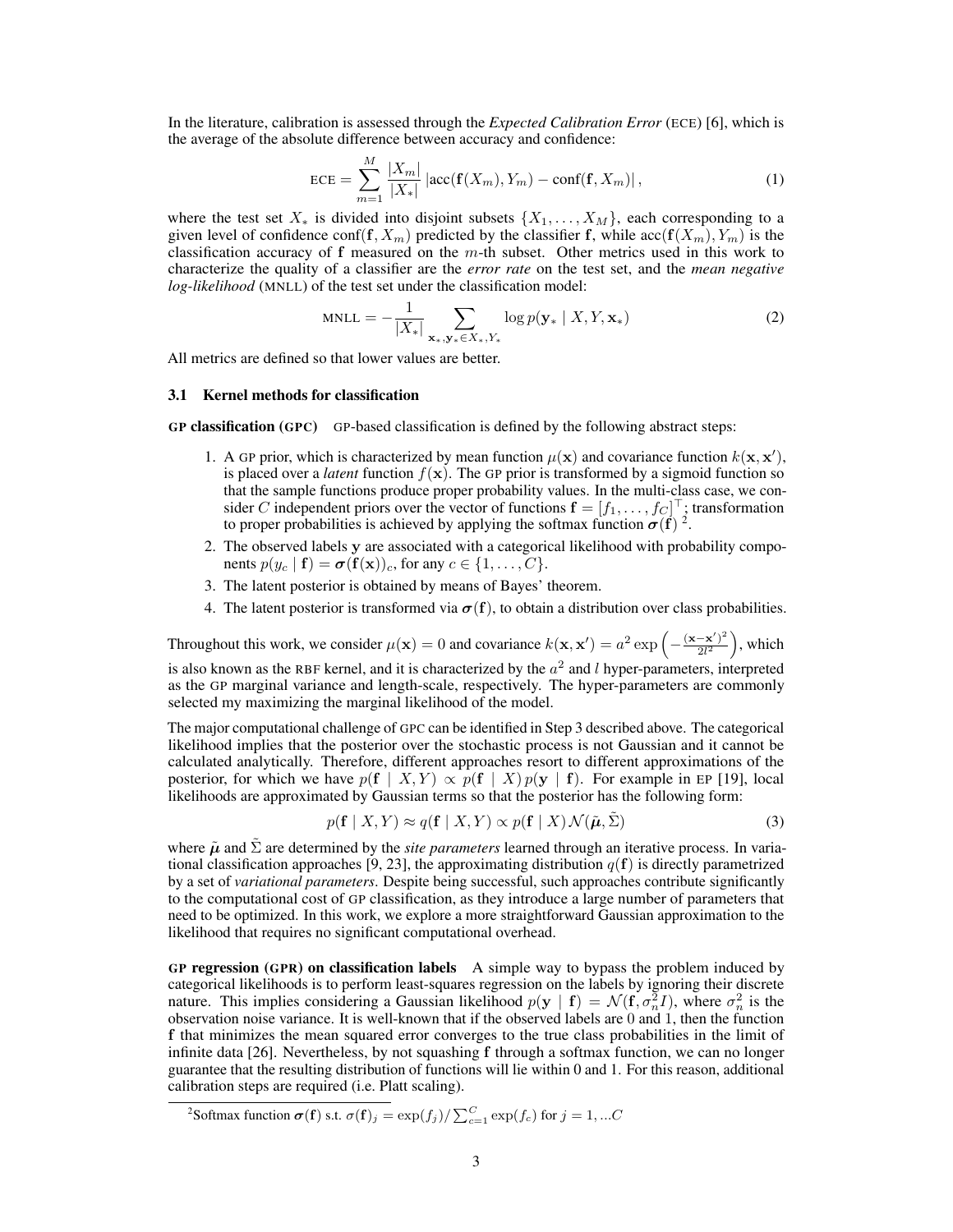

Figure 1: Convergence of classifiers with different loss functions and regularization properties. Left: summary of the mean squared error (MSE) from the true function  $f_p$  for 1000 randomly sampled training sets of different size; the Bayesian CE-based classifier is characterized by smaller variance even when the number of training inputs is small. Right: demonstration of how the averaged classifiers approximate the true function for different training sizes.

Kernel Ridge Regression (KRR) for classification The idea of performing regression directly on the labels is quite common when GP estimators are applied within a frequentist context [27]. Here they are typically derived from a non-probabilistic perspective based on empirical risk minimization, and the corresponding approach is dubbed Kernel Ridge Regression [7]. Taking this perspective, we make two observations. The first is that the noise and covariance parameters are viewed as regularization parameters that need to be tuned, typically by cross-validation. In our experiments, we compare this method with a canonical GPR approach. The second observation is that carrying out regression on the labels with least-squares can be justified from a decision-theoretic point of view. The Bayes' rule minimizing the expected least-squares is the regression function (the expected conditional probability), which in binary classification is proportional to the conditional probability of one of the two classes [3] (similar reasoning applies to multi-class classification [2, 20]). From this perspective, one could expect a least-squares estimator to be self-calibrated, however this is typically not the case in practice, a feature imputed to the limited number of points and the choice of function models. Post-hoc calibration has to be applied to both GPR- and KRR-based learning pipelines.

**Platt scaling** Platt scaling [24] is an effective approach to perform post-hoc calibration for different types of classifiers, such as SVMs  $[22]$  and neural networks  $[6]$ . Given a decision function f, which is the result of a trained binary classifier, the class probabilities are given by the sigmoid transformation  $\pi(\mathbf{x}) = \sigma(a f(\mathbf{x}) + b)$ , where a and b are optimised over a separate validation set, so that the resulting model best explains the data. Although this parametric form may seem restrictive, Platt scaling has been shown to be effective for a wide range of classifiers [22].

#### 3.2 A note on calibration properties

We advocate that two components are critical for well-calibrated classifiers: *regularization* and the *cross-entropy loss*. Previous work indicates that regularization has a positive effect on calibration [6]. Also, classifiers that rely on the cross-entropy loss are reported to be well-calibrated [22]. This form of loss function is equivalent to the negative Bernoulli log-likelihood (or categorical in the multi-class case), which is the proper interpretation of classification outcomes.

In Figure 1, we demonstrate the effects of regularization and cross-entropy empirically: we summarize classification results on four synthetic datasets of increasing size. We assume that each class label is sampled from a Bernoulli distribution with probability given by the unknown function  $f_p : \mathbb{R} \to [0,1]$ . For a classifier to be well-calibrated, it is sufficient that it accurately approximates  $f_p$ . We fit three kinds of classifiers: a maximum likelihood (ML) classifier that relies on cross entropy loss (CE), a Bayesian classifier with MSE loss (i.e. GPR classification), and finally a Bayesian classifier that relies on CE (i.e. GPC). We report the averages over 1000 iterations and the average standard deviations. The Bayesian classifiers that rely on the cross entropy loss converge to the true solution at a faster rate, and they are characterized by smaller variance.

Although performing GPR on the labels induces regularization through the prior, the likelihood model is not appropriate. One possible solution is to employ meticulous likelihood approximations such as EP or variational GP classification [9], alas at an often prohibitive computational cost, especially for considerably large datasets. In the section that follows, we introduce a methodology that combines the best of both worlds. We propose to perform GP regression on labels transformed in such a way that a less crude approximation of the categorical likelihood is achieved.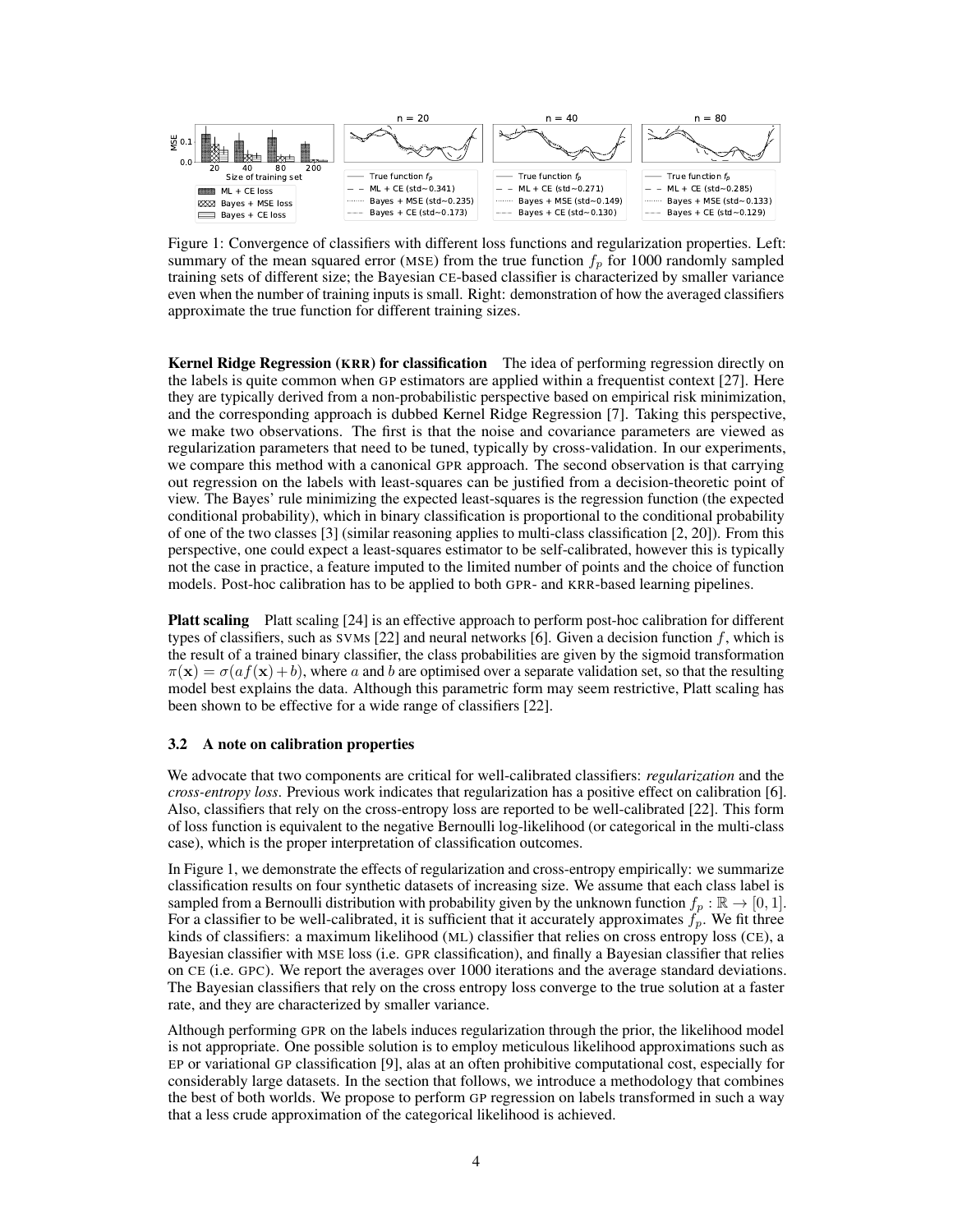## 4 GP regression on transformed Dirichlet variables

There is an obvious defect in GP-based least-squares classification: each point is associated with a Gaussian likelihood, which is not the appropriate noise model for Bernoulli-distributed variables. Instead of approximating the true non-Gaussian likelihood, we propose to transform the labels in a latent space where a Gaussian approximation to the likelihood is more sensible.

For a given input, the goal of a Bayesian classifier is to estimate the distribution over its class probability vector; such a distribution is naturally represented by a Dirichlet-distributed random variable. More formally, in a C-class classification problem each observation y is a sample from a categorical distribution  $\text{Cat}(\pi)$ . The objective is to infer the class probabilities  $\pi = [\pi_1, \dots, \pi_C]^\top$ , for which we use a Dirichlet model:  $\pi \sim \text{Dir}(\alpha)$ . In order to fully describe the distribution of class probabilities, we have to estimate the concentration parameters  $\alpha = [\alpha_1, \dots, \alpha_C]^\top$ . Given an observation y such that  $y_k = 1$ , our best guess for the values of  $\alpha$  will be:  $\alpha_k = 1 + \alpha_{\epsilon}$  and  $\alpha_i = \alpha_{\epsilon}, \forall i \neq k$ . Note that it is necessary to add a small quantity  $0 < \alpha_{\epsilon} \ll 1$ , so as to have valid parameters for the Dirichlet distribution. Intuitively, we implicitly induce a Dirichlet prior so that before observing a data point we have the probability mass shared equally across C classes; we know that we should observe exactly one count for a particular class, but we do not know which one. Most of the mass is concentrated on the corresponding class when y is observed. This practice can be thought of as the categorical/Bernoulli analogue of the noisy observations in GP regression. The likelihood model is:

$$
p(\mathbf{y} \mid \boldsymbol{\alpha}) = \text{Cat}(\boldsymbol{\pi}), \quad \text{where } \boldsymbol{\pi} \sim \text{Dir}(\boldsymbol{\alpha}). \tag{4}
$$

It is well-known that a Dirichlet sample can be generated by sampling from  $C$  independent Gammadistributed random variables with shape parameters  $\alpha_i$  and rate  $\lambda = 1$ ; realizations of the class probabilities can be generated as follows:

$$
\pi_i = \frac{x_i}{\sum_{c=1}^{C} x_c}, \quad \text{where } x_i \sim \text{Gamma}(\alpha_i, 1)
$$
\n(5)

Therefore, the noisy Dirichlet likelihood assumed for each observation translates to  $C$  independent Gamma likelihoods with shape parameters either  $\alpha_i = 1 + \alpha_{\epsilon}$ , if  $y_i = 1$ , or  $\alpha_i = \alpha_{\epsilon}$  otherwise.

In order to construct a Gaussian likelihood in the log-space, we approximate each Gamma-distributed  $x_i$  with  $\tilde{x}_i \sim \text{Lognormal}(\tilde{y}_i, \tilde{\sigma}_i^2)$  through moment matching (mean and variance):

$$
\mathbf{E}[x_i] = \mathbf{E}[\tilde{x}_i] \Leftrightarrow \alpha_i = \exp(\tilde{y}_i + \tilde{\sigma}_i^2/2)
$$

$$
\text{Var}[x_i] = \text{Var}[\tilde{x}_i] \Leftrightarrow \alpha_i = (\exp(\tilde{\sigma}_i^2) - 1) \exp(2\tilde{y}_i + \tilde{\sigma}_i^2)
$$

Thus, for the parameters of the normally distributed logarithm we have:

$$
\tilde{y}_i = \log \alpha_i - \tilde{\sigma}_i^2/2, \qquad \tilde{\sigma}_i^2 = \log(1/\alpha_i + 1) \tag{6}
$$

Note that this is the first approximation to the likelihood that we have employed so far. One could argue that a log-Normal approximation to a Gamma-distributed variable is reasonable, although it is not accurate for small values of the shape parameter  $\alpha_i$ . However, the most important implication is that we can now consider a Gaussian likelihood in the log-space. Assuming a vector of latent processes  $\mathbf{f} = [f_1, \dots, f_C]^\top$ , we have:

$$
p(\tilde{y}_i \mid \mathbf{f}) = \mathcal{N}(f_i, \tilde{\sigma}_i^2),\tag{7}
$$

where class labels in the transformed logarithmic space are now denoted by  $\tilde{y}_i$ . We note that each observation is associated with a different noise parameter  $\tilde{\sigma}_i^2$ , yielding a *heteroskedastic* regression model. In fact, the  $\tilde{\sigma}_i^2$  values (as well as  $\tilde{y}_i$ ) solely depend on the Dirichlet pseudo-count assumed in the prior, which has only two possible values. Given this likelihood approximation, it is straightforward to place a GP prior over  $f$  and evaluate the posterior over the  $C$  latent processes exactly. The multivariate GP prior does not assume any prior covariance across classes, meaning that they are assumed to be independent a priori. It is possible to make kernel parameters independent across processes, or shared so that they are informed by all classes.

Remark: In the binary classification case, we still have to perform regression on two latent processes. The use of heteroskedastic noise model implies that one latent process is not a mirrored version of the other (see Figure 2), contrary to GPC.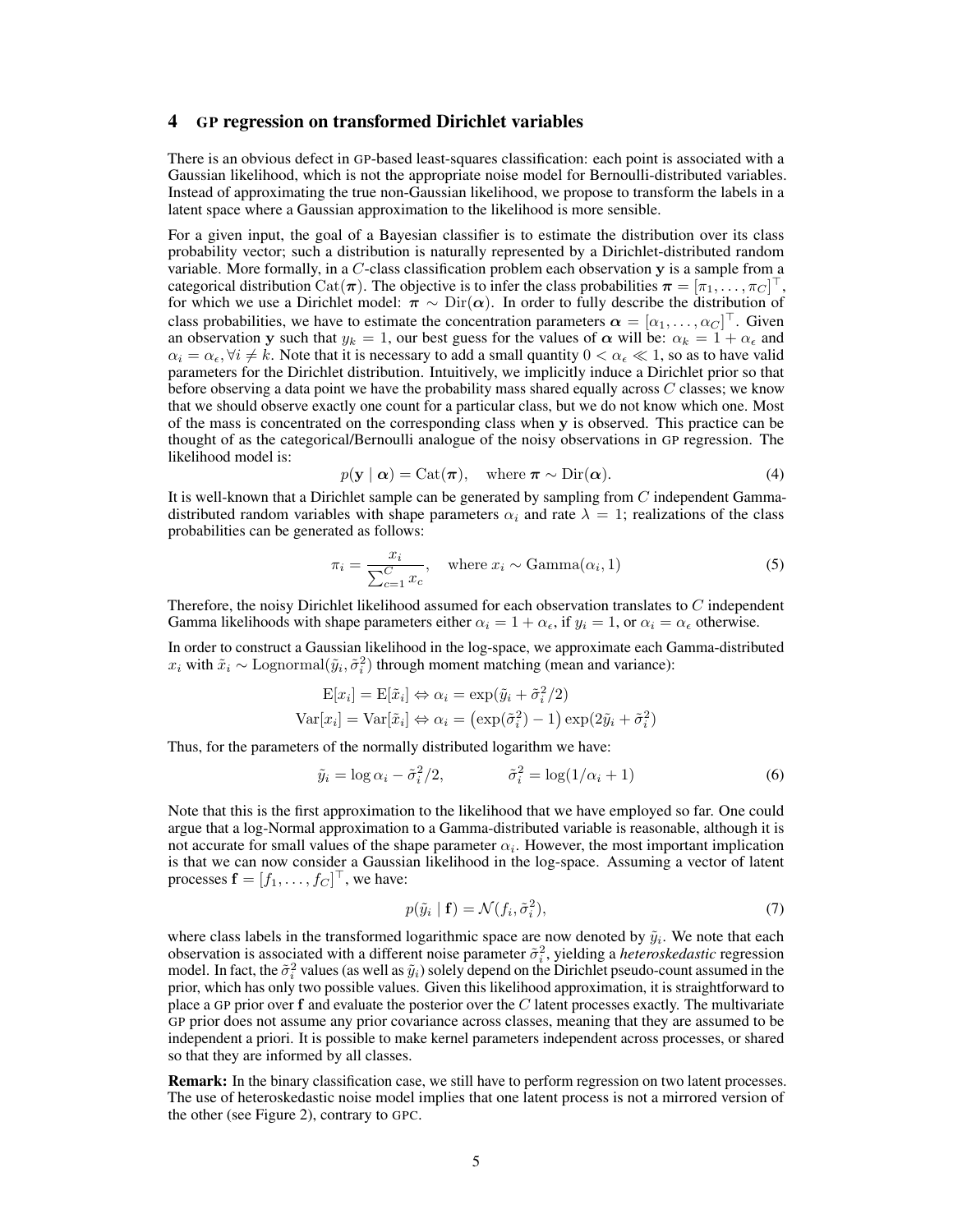

Figure 2: Example of Dirichlet regression for a one-dimensional binary classification problem. Left: the latent GP posterior for class "0" (top) and class "1" (bottom). Right: the transformed posterior through softmax for class "0" (top) and class "1" (bottom).

#### 4.1 From GP posterior to Dirichlet variables

The obtained GP posterior emulates the logarithm of a stochastic process with Gamma marginals that gives rise to the Dirichlet posterior over class labels. It is straightforward to sample from the posterior log-Normal marginals, which should behave approximately as Gamma-distributed samples to generate posterior Dirichlet samples as in Equation (5), which corresponds to a simple application of the softmax function on the samples from the GP posterior. The expectation of class probabilities is:

$$
\mathbf{E}[\pi_{i,*} \mid X, Y, \mathbf{x}_*] = \int \frac{\exp(f_{i,*})}{\sum_j \exp(f_{j,*})} p(f_{i,*} \mid X, Y, \mathbf{x}_*) d\mathbf{f}_*,
$$
\n(8)

which can be approximated by sampling from the Gaussian posterior  $p(f_{i,*} | X, Y, \mathbf{x}_*)$ .

Figure 2 shows an example of Dirichlet regression for a one-dimensional binary classification problem. The left panels demonstrate how the GP posterior approximates the transformed data; the error bars represent the standard deviation for each data-point. Notice that the posterior for class "0" (top) is not a mirror image of class "1" (bottom), because of the different noise terms assumed for each latent process. The right panels show results in the original output space, after applying softmax transformation; as expected in the binary case, one posterior process is a mirror image of the other.

#### 4.2 Optimizing the Dirichlet prior  $\alpha_{\epsilon}$

The performance of Dirichlet-based classification is affected by the choice of  $\alpha_{\epsilon}$ , in addition to the usual GP hyper-parameters. As  $\alpha_{\epsilon}$  approaches zero,  $\alpha_i$  converges to either 1 or 0. It is easy to see that for the transformed "1" labels we have  $\tilde{\sigma}_i^2 = \log(2)$  and  $\tilde{y}_i = \log(1/\sqrt{2})$  in the limit. The transformed "0" labels, however, converge to infinity, and so do their variances. The role of  $\alpha_{\epsilon}$  is to make the transformed labels finite, so that it is possible to perform regression. The smaller  $\alpha_{\epsilon}$  is, the further the transformed labels will be apart, but at the same time, the variance for the "0" label will be larger.

By increasing  $\alpha_{\epsilon}$ , the transformed labels of different classes tend to be closer. The marginal loglikelihood tends to be larger, as it is easier for a zero-mean GP prior to fit the data. However, this behavior is not desirable for classification purposes. For this reason, the Gaussian marginal log-likelihood in the transformed space is not appropriate to determine the optimal value for  $\alpha_{\epsilon}$ .

Figure 3 demonstrates the effect of  $\alpha_{\epsilon}$  on classification accuracy, as reflected by the MNLL metric. Each subfigure corresponds to a different dataset; MNLL is reported for different choices of  $\alpha_{\epsilon}$ between 0.1 and 0.001. As a general remark, it appears that there is no globally optimal  $\alpha_{\epsilon}$  parameter across datasets. However, the reported training and test MNLL curves appear to be in agreement regarding the optimal choice for  $\alpha_{\epsilon}$ . We therefore propose to select the  $\alpha_{\epsilon}$  value that minimizes the MNLL on the training data.

## 5 Experiments

We experimentally evaluate the methodologies discussed on the datasets outlined in Table 1. For the implementation of GP-based models, we use and extend the algorithms available in the GPflow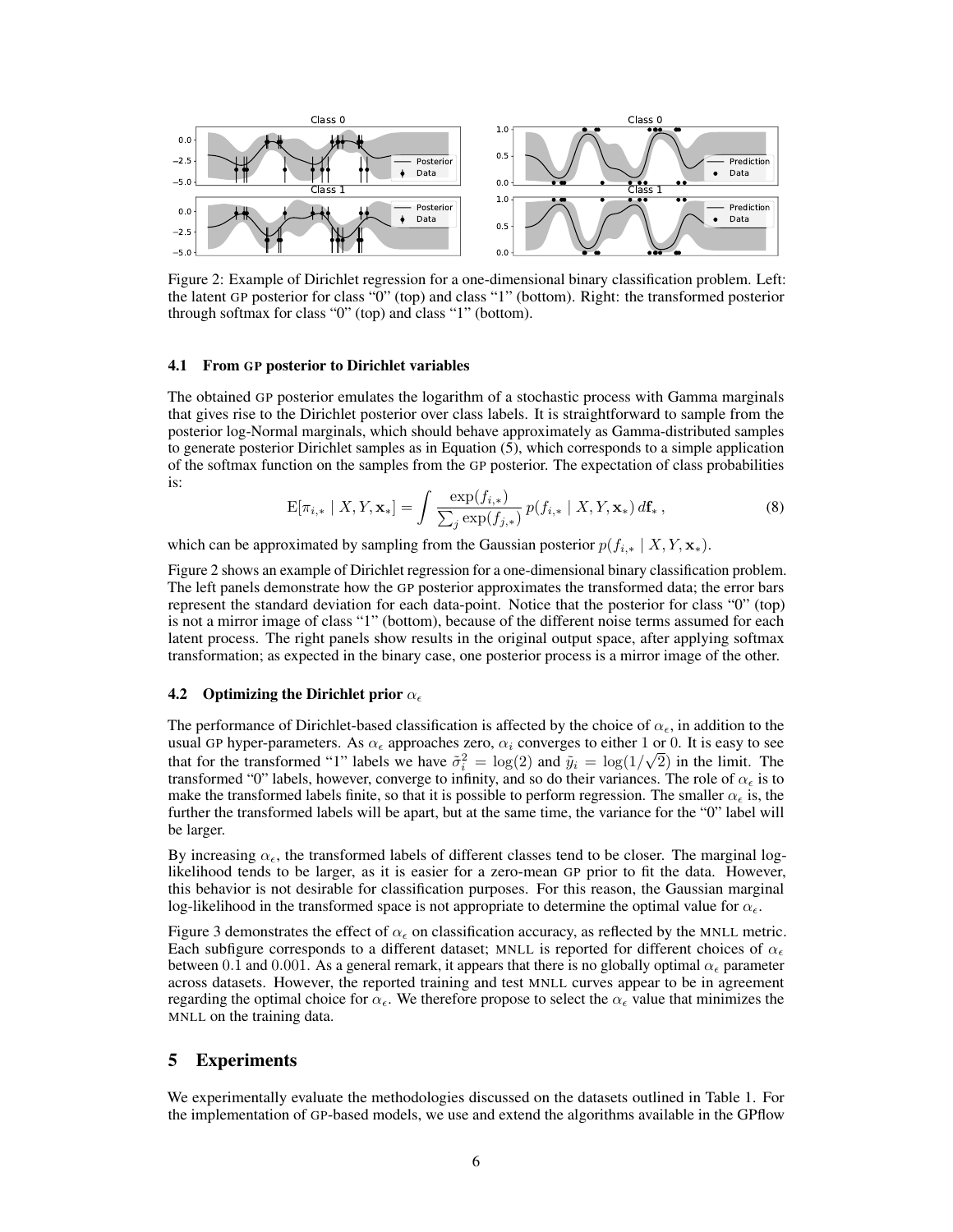

Figure 3: Exploration of  $\alpha_{\epsilon}$  for 4 different datasets with respect to the MNLL metric.

| Dataset         | Classes | rable 1. Banascas asea for evaluation, available from the CCI repositor $y \mid 1$ .<br>Training instances | Test instances | Dimensionality | Inducing points |
|-----------------|---------|------------------------------------------------------------------------------------------------------------|----------------|----------------|-----------------|
| EEG             |         | 10980                                                                                                      | 4000           | 14             | 200             |
| HTRU2           |         | 12898                                                                                                      | 5000           | 8              | 200             |
| MAGIC           |         | 14020                                                                                                      | 5000           | 10             | 200             |
| <b>MINIBOO</b>  |         | 120064                                                                                                     | 10000          | 50             | 400             |
| <b>COVERBIN</b> |         | 522910                                                                                                     | 58102          | 54             | 500             |
| SUSY            | 2       | 4000000                                                                                                    | 1000000        | 18             | 200             |
| <b>LETTER</b>   | 26      | 15000                                                                                                      | 5000           | 16             | 200             |
| <b>DRIVE</b>    | 11      | 48509                                                                                                      | 10000          | 48             | 500             |
| <b>MOCAP</b>    |         | 68095                                                                                                      | 10000          | 37             | 500             |

Table 1: Datasets used for evaluation, available from the UCI repository [1].

library [18]. More specifically, for GPC we make use of variational sparse GP [8], while for GPR we employ sparse variational GP regression [35]. The latter is also the basis for our GPD implementation: we apply adjustments so that heteroskedastic noise is admitted, as dictated by the Dirichlet mapping. Concerning KRR, in order to scale it up to large-scale problems we use a subsampling-based variant named Nyström KRR (NKRR) [33, 37]. Nyström-based approaches have been shown to achieve state-of-the-art accuracy on large-scale learning problems [4, 14, 28, 30, 32]. The number of inducing (subsampled) points used for each dataset is reported in Table 1.

The experiments have been repeated for 10 random training/test splits. For each iteration, inducing points are chosen by applying k-means clustering on the training inputs. Exceptions are COVERBIN and SUSY, for which we used 5 splits and inducing points chosen uniformly at random. For GPR we further split each training dataset: 80% of which is used to train the model and the remaining 20% is used for calibration with Platt scaling. NKRR uses an 80-20% split for k-fold cross-validation and Platt scaling calibration, respectively. For each of the datasets, the  $\alpha_{\epsilon}$  parameter of GPD was selected according to the training MNLL: we have 0.1 for COVERBIN, 0.001 for LETTER, DRIVE and MOCAP, and 0.01 for the remaining datasets.

In all experiments, we consider an isotropic RBF kernel; the kernel hyper-parameters are selected by maximizing the marginal likelihood for the GP-based approaches, and by k-fold cross validation for NKRR (with  $k = 10$  for all datasets except from SUSY, for which  $k = 5$ ). In the case of GPD, kernel parameters are shared across classes so they are informed by all classes. In the case of GPR, we also optimize the noise variance jointly with all kernel parameters.

The performance of GPD, GPC, GPR and NKRR is compared in terms of various error metrics, including error rate, MNLL and ECE for a collection of datasets. The obtained error rate, MNLL and ECE values are summarized in Figure 4. The GPC method tends to outperform GPR in most cases. Regarding the GPD approach, its performance tends to lie between GPC and GPR; in some instances classification performance is better than GPC and NKRR. Most importantly, this performance is obtained at a fraction of the computational time required by the GPC method. Figure 5 summarizes the speedup achieved during hyper-parameter optimization by GPD in comparison with the variational GP classification approach. In the context of sparse variational regression, these computational gains are a consequence of closed-form results for the optimal variational distribution [35], which are not available for non-Gaussian likelihoods. We note that hyper-parameter and variational optimization have been performed using the ScipyOptimizer class of GPflow, which applies early stopping if convergence is detected. Convergence for GPD is faster simply because optimization involves fewer parameters. A more detailed exposition can be found in the supplementary material.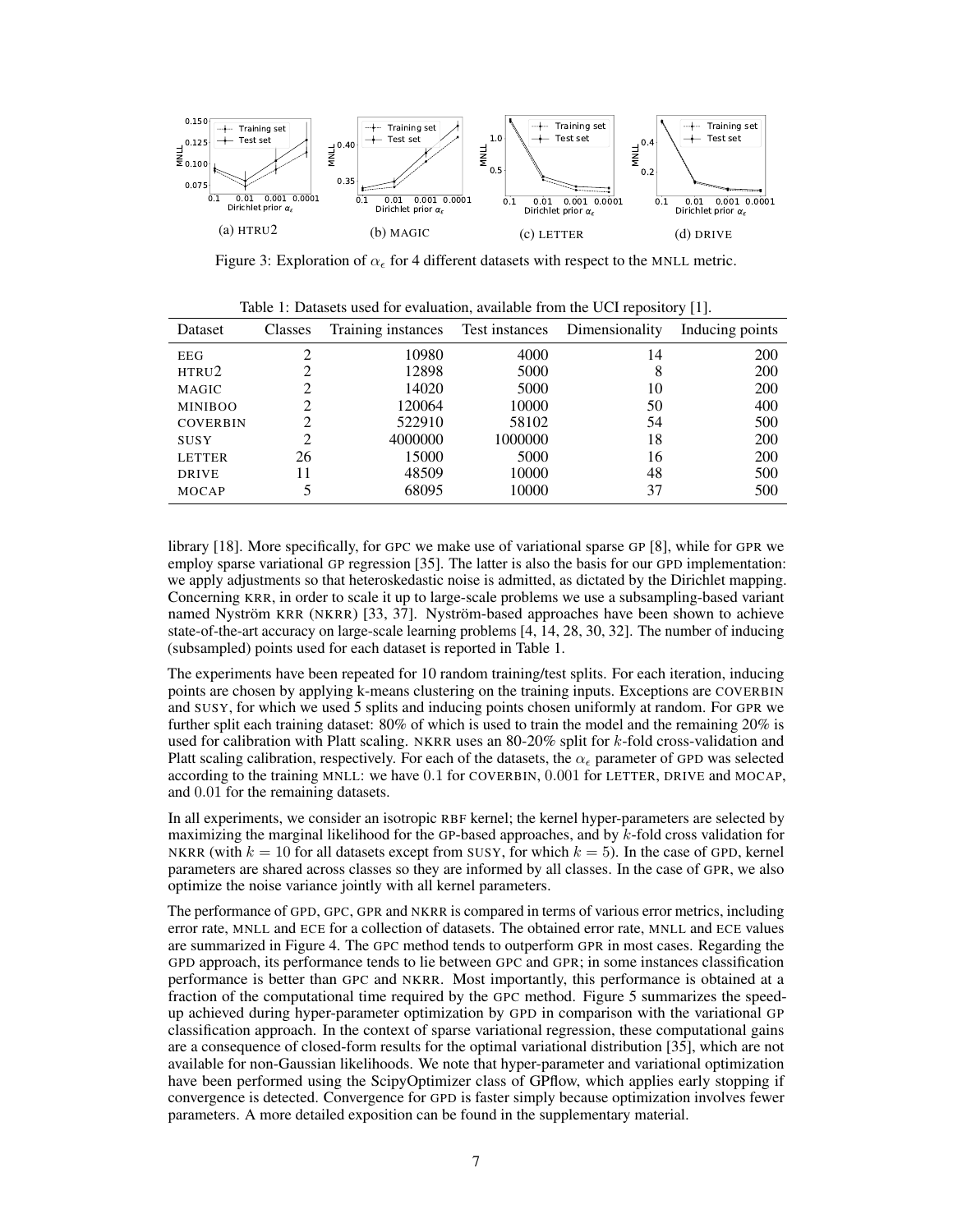

Figure 4: Error rate, MNLL and ECE for the datasets considered in this work.



Figure 5: Left: Speed-up obtained by using GPD as opposed to GPC. Right: Error vs training time for GPD as the number of inducing points is increased for three datasets. The dashed line represents the error obtained by GPC using the same number of inducing points as the fastest GPD listed.

This dramatic difference in computational efficiency has some interesting implications regarding the applicability of GP-based classification methods on large datasets. GP-based machine learning approaches are known to be computationally expensive; their practical application on large datasets demands the use of scalable methods to perform approximate inference. The approximation quality of sparse approaches depends on the number (and the selection) of inducing points. In the case of classification, the speed-up obtained by GPD implies that the saved computational budget can be spent on a more fine-grained sparse GP approximation. In Figure 5, we explore the effect of increasing the number of inducing points  $N_u$  for three datasets: LETTER with  $N_u \in \{500, 800, 1000, 1600\}$ , MINIBOO with  $N_u \in \{400, 500, 600, 800\}$  and MOCAP with  $N_u \in \{500, 800, 1000, 1600\}$ . Regarding GPC, we fix the computational budget to the smallest  $N_u$  in each case. We see that the error rate for GPD drops significantly as the budget is increased; however, the latter remains a fraction of the original GPC computational effort.

Finally, we acknowledge that the computational cost of variational GPC can be reduced by means of mini-batches-based training [8, 10, 38]. In the supplementary material, we perform a detailed comparison between GPD and variational GPC with mini-batches [8]. The efficiency of GPC with a carefully selected mini-batch size is significantly improved, although stochastic optimization is characterized by slower convergence compared to full-batch-based optimization. As a result, GPD convergence remains faster for most datasets. This advantage becomes more obvious in scenarios where hyper-parameters are either known or reused, since no optimization step is required for a regression-based method.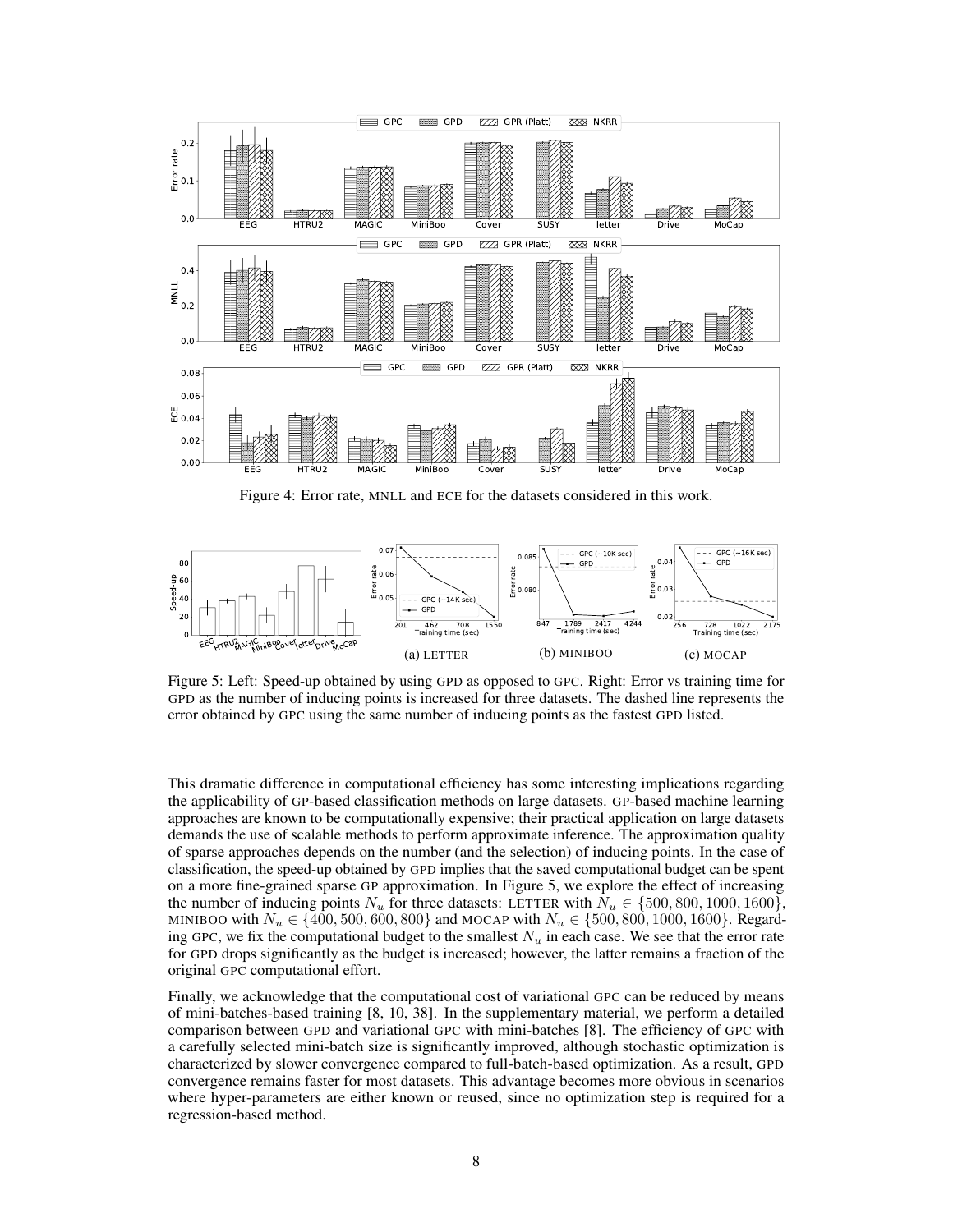## 6 Conclusions

Most GP-based approaches to classification in the literature are characterized by a meticulous approximation of the likelihood. In this work, we experimentally show that such GP classifiers tend to be well-calibrated, meaning that they correctly estimate classification uncertainty, as this is expressed through class probabilities. Despite this desirable property, their applicability is limited to small/moderate size of datasets, due to the high computational complexity of approximating the true posterior distribution.

Least-squares classification, which may be implemented either as GPR or KRR, is an established practice for more scalable classification. However, the crude approximation of a non-Gaussian likelihood with a Gaussian one has a negative impact on classification quality, especially as this is reflected by the calibration properties of the classifier.

Considering the strengths and practical limitations of GPs, we proposed a classification approach that is essentially an heteroskedastic GP regression on a latent space induced by a transformation of the labels, which are viewed as Dirichlet-distributed random variables. This allowed us to convert C-class classification to a problem of regression involving  $C$  latent processes with Gamma likelihoods. We then proposed to approximate the Gamma-distributed variables with log-Normal ones, and thus we achieved a sensible Gaussian approximation in the logarithmic space. Crucially, this can be seen as a pre-processing step, that does not have to be learned, unlike in GPC, where an accurate transformation is sought iteratively. Our experimental analysis shows that Dirichlet-based GP classification produces well-calibrated classifiers without the need for post-hoc calibration steps. The performance of our approach in terms of classification accuracy tends to lie between properly-approximated GPC and least-squares classification, but most importantly it is orders of magnitude faster than GPC.

As a final remark, we note that the predictive distribution of the GPD approach is different from that obtained by GPC, as can be seen in the extended results in the supplementary material. An extended characterization of the predictive distribution for GPD is subject of future work.

### Acknowledgments

L. R. acknowledges the financial support of the Center for Brains, Minds and Machines (CBMM), funded by NSF STC award CCF-1231216, the Italian Institute of Technology, the AFOSR projects FA9550-17-1-0390 and BAA-AFRL-AFOSR-2016-0007 (European Office of Aerospace Research and Development), and the EU H2020-MSCA-RISE project NoMADS - DLV-777826. R. C. and L. R. gratefully acknowledge the support of NVIDIA Corporation for the donation of the Titan Xp GPUs and the Tesla k40 GPU used for this research. DM and PM are partially supported by KPMG. MF gratefully acknowledges support from the AXA Research Fund.

## References

- [1] A. Asuncion and D. J. Newman. UCI machine learning repository, 2007.
- [2] L. Baldassarre, L. Rosasco, A. Barla, and A. Verri. Multi-output learning via spectral filtering. *Machine learning*, 87(3):259–301, 2012.
- [3] P. Bartlett, M. Jordan, and J. McAuliffe. Convexity, classification, and risk bounds. *Journal of the American Statistical Association*, 2006.
- [4] R. Camoriano, T. Angles, A. Rudi, and L. Rosasco. NYTRO: When Subsampling Meets Early Stopping. In *Proceedings of the 19th International Conference on Artificial Intelligence and Statistics*, pages 1403–1411, 2016.
- [5] P. A. Flach. *Classifier Calibration*, pages 1–8. Springer US, Boston, MA, 2016.
- [6] C. Guo, G. Pleiss, Y. Sun, and K. Q. Weinberger. On Calibration of Modern Neural Networks. In D. Precup and Y. W. Teh, editors, *Proceedings of the 34th International Conference on Machine Learning*, volume 70 of *Proceedings of Machine Learning Research*, pages 1321–1330, International Convention Centre, Sydney, Australia, Aug. 2017. PMLR.
- [7] T. Hastie, R. Tibshirani, J. Friedman, and J. Franklin. The elements of statistical learning: data mining, inference and prediction. *The Mathematical Intelligencer*, 27(2):83–85, 2001.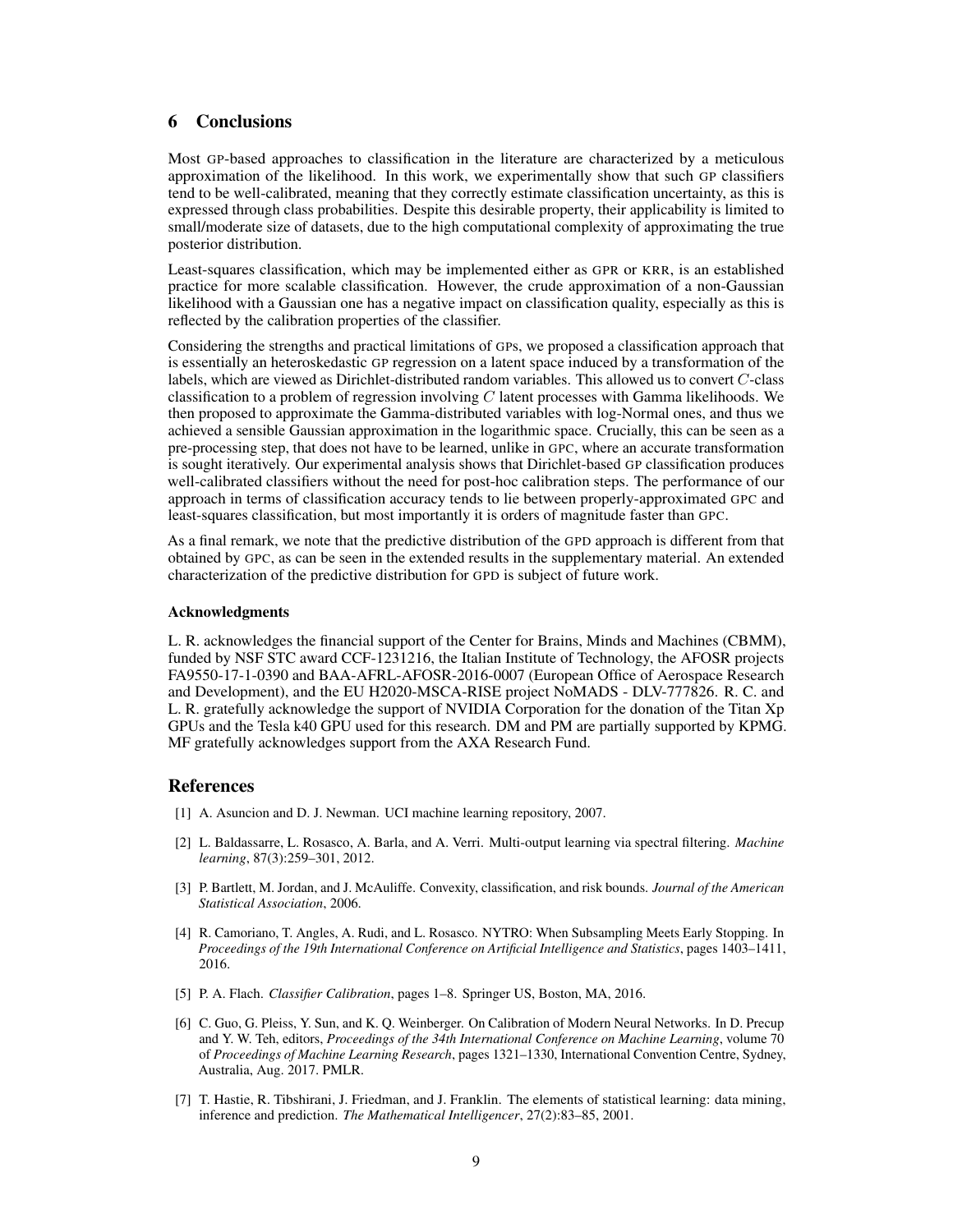- [8] J. Hensman, A. Matthews, and Z. Ghahramani. Scalable Variational Gaussian Process Classification. In G. Lebanon and S. V. N. Vishwanathan, editors, *Proceedings of the Eighteenth International Conference on Artificial Intelligence and Statistics*, volume 38 of *Proceedings of Machine Learning Research*, pages 351–360, San Diego, California, USA, May 2015. PMLR.
- [9] J. Hensman, A. G. Matthews, M. Filippone, and Z. Ghahramani. MCMC for Variationally Sparse Gaussian Processes. In C. Cortes, N. D. Lawrence, D. D. Lee, M. Sugiyama, and R. Garnett, editors, *Advances in Neural Information Processing Systems 28*, pages 1648–1656. Curran Associates, Inc., 2015.
- [10] D. Hernández-Lobato and J. M. Hernández-Lobato. Scalable gaussian process classification via expectation propagation. In *Proceedings of the 19th International Conference on Artificial Intelligence and Statistics*, volume 51 of *Proceedings of Machine Learning Research*, pages 168–176, 2016.
- [11] P. Huang, H. Avron, T. N. Sainath, V. Sindhwani, and B. Ramabhadran. Kernel methods match deep neural networks on TIMIT. In *IEEE International Conference on Acoustics, Speech and Signal Processing*, 2014.
- [12] A. Kendall and Y. Gal. What Uncertainties Do We Need in Bayesian Deep Learning for Computer Vision?, Mar. 2017.
- [13] M. Kull, T. S. Filho, and P. Flach. Beta calibration: a well-founded and easily implemented improvement on logistic calibration for binary classifiers. In A. Singh and J. Zhu, editors, *Proceedings of the 20th International Conference on Artificial Intelligence and Statistics*, volume 54 of *Proceedings of Machine Learning Research*, pages 623–631, Fort Lauderdale, FL, USA, Apr. 2017. PMLR.
- [14] S. Kumar, M. Mohri, and A. Talwalkar. Ensemble Nystrom Method. In *NIPS*, pages 1060–1068. Curran Associates, Inc., 2009.
- [15] A. Kurakin, I. Goodfellow, and S. Bengio. Adversarial examples in the physical world, Feb. 2017. arXiv:1607.02533.
- [16] M. Kuss and C. E. Rasmussen. Assessing Approximate Inference for Binary Gaussian Process Classification. *Journal of Machine Learning Research*, 6:1679–1704, 2005.
- [17] Z. Lu, A. May, K. Liu, A. B. Garakani, D. Guo, A. Bellet, L. Fan, M. Collins, B. Kingsbury, M. Picheny, and F. Sha. How to Scale Up Kernel Methods to Be As Good As Deep Neural Nets. *CoRR*, abs/1411.4000, 2014.
- [18] A. G. Matthews, M. van der Wilk, T. Nickson, K. Fujii, A. Boukouvalas, P. León-Villagrá, Z. Ghahramani, and J. Hensman. GPflow: A Gaussian process library using TensorFlow. *Journal of Machine Learning Research*, 18(40):1–6, Apr. 2017.
- [19] T. P. Minka. Expectation Propagation for approximate Bayesian inference. In *Proceedings of the 17th Conference in Uncertainty in Artificial Intelligence*, UAI '01, pages 362–369, San Francisco, CA, USA, 2001. Morgan Kaufmann Publishers Inc.
- [20] Y. Mroueh, T. Poggio, L. Rosasco, and J.-J. Slotine. Multiclass learning with simplex coding. In *Advances in Neural Information Processing Systems*, pages 2789–2797, 2012.
- [21] H. Nickisch and C. E. Rasmussen. Approximations for Binary Gaussian Process Classification. *Journal of Machine Learning Research*, 9:2035–2078, Oct. 2008.
- [22] A. Niculescu-Mizil and R. Caruana. Predicting good probabilities with supervised learning. In *Proceedings of the 22Nd International Conference on Machine Learning*, ICML '05, pages 625–632. ACM, 2005.
- [23] M. Opper and C. Archambeau. The variational gaussian approximation revisited. *Neural Comput.*, 21(3):786–792, 2009.
- [24] J. Platt. Probabilistic outputs for support vector machines and comparisons to regularized likelihood methods. *Advances in Large Margin Classifiers*, 10(3), 1999.
- [25] C. E. Rasmussen and C. Williams. *Gaussian Processes for Machine Learning*. MIT Press, 2006.
- [26] C. E. Rasmussen and C. K. I. Williams. *Gaussian Processes for Machine Learning*. MIT Press, 2006.
- [27] R. Rifkin, G. Yeo, T. Poggio, and Others. Regularized least-squares classification. *Nato Science Series Sub Series III Computer and Systems Sciences*, 190:131–154, 2003.
- [28] A. Rudi, R. Camoriano, and L. Rosasco. Less is More: Nyström Computational Regularization. In C. Cortes, N. D. Lawrence, D. D. Lee, M. Sugiyama, and R. Garnett, editors, *Advances in Neural Information Processing Systems 28*, pages 1657–1665. Curran Associates, Inc., 2015.